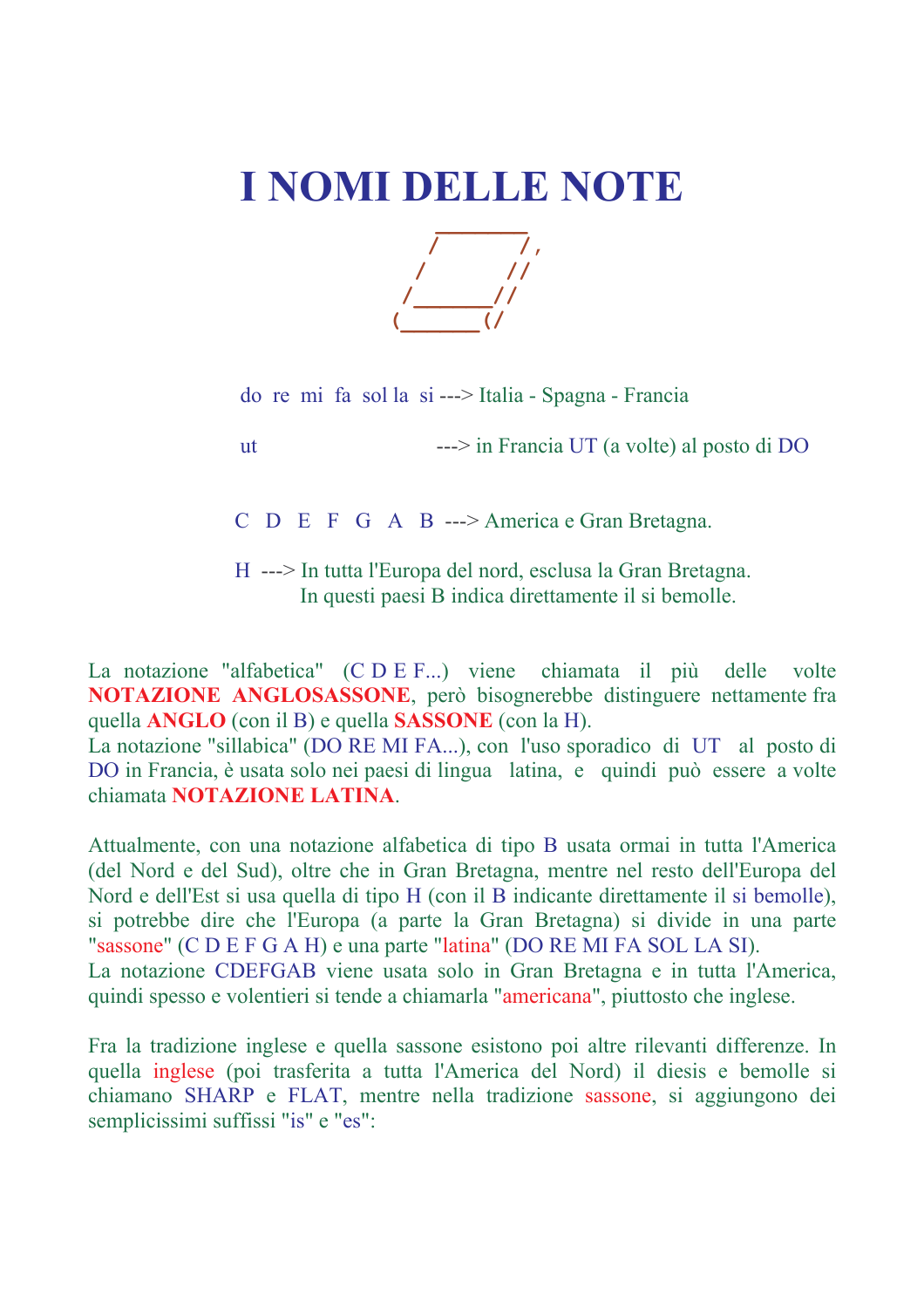## TRADIZIONE LATINA TRADIZIONE INGLESE TRADIZIONE SASSONE

| re diesis  | D sharp | Dis |
|------------|---------|-----|
| re bemolle | D flat  | Des |

Anche i termini MAGGIORE e MINORE, identici nella tradizione latina e inglese, cambiano in DUR e MOLL nella tradizione sassone:

TRADIZIONE LATINA TRADIZIONE INGLESE **TRADIZIONE SASSONE** 

| do maggiore         | C major             | $C$ dur      |
|---------------------|---------------------|--------------|
| do minore           | C minor             | C moll       |
| si maggiore         | <b>B</b> major      | H dur        |
| si bemolle maggiore | <b>B</b> flat major | <b>B</b> dur |
| re diesis maggiore  | D sharp major       | Dis dur      |
| re diesis minore    | D sharp minor       | Dis moll     |
| re bemolle maggiore | D flat major        | Des dur      |
| re bemolle minore   | D flat minor        | Des moll     |

Attualmente, soprattutto a causa dell'importazione di molti libri americani e inglesi, e in particolare grazie ad "internet", dove è possibile scaricare facilmente corsi-lezionispartiti americani, e anche grazie ai programmi musicali per computer e alle tastiere elettroniche, dove sono già preimpostate le note ABCDEFG, anche nei paesi latini si sta diffondendo l'uso delle lettere CDEF... al posto delle sillabe DO RE MI FA ... Questo accade ovviamente anche nei paesi di tradizione sassone, nei quali esiste già sicuramente un doppio uso di B e H, oltre che di MAJOR = DUR, e di MINOR = **MOLL** 

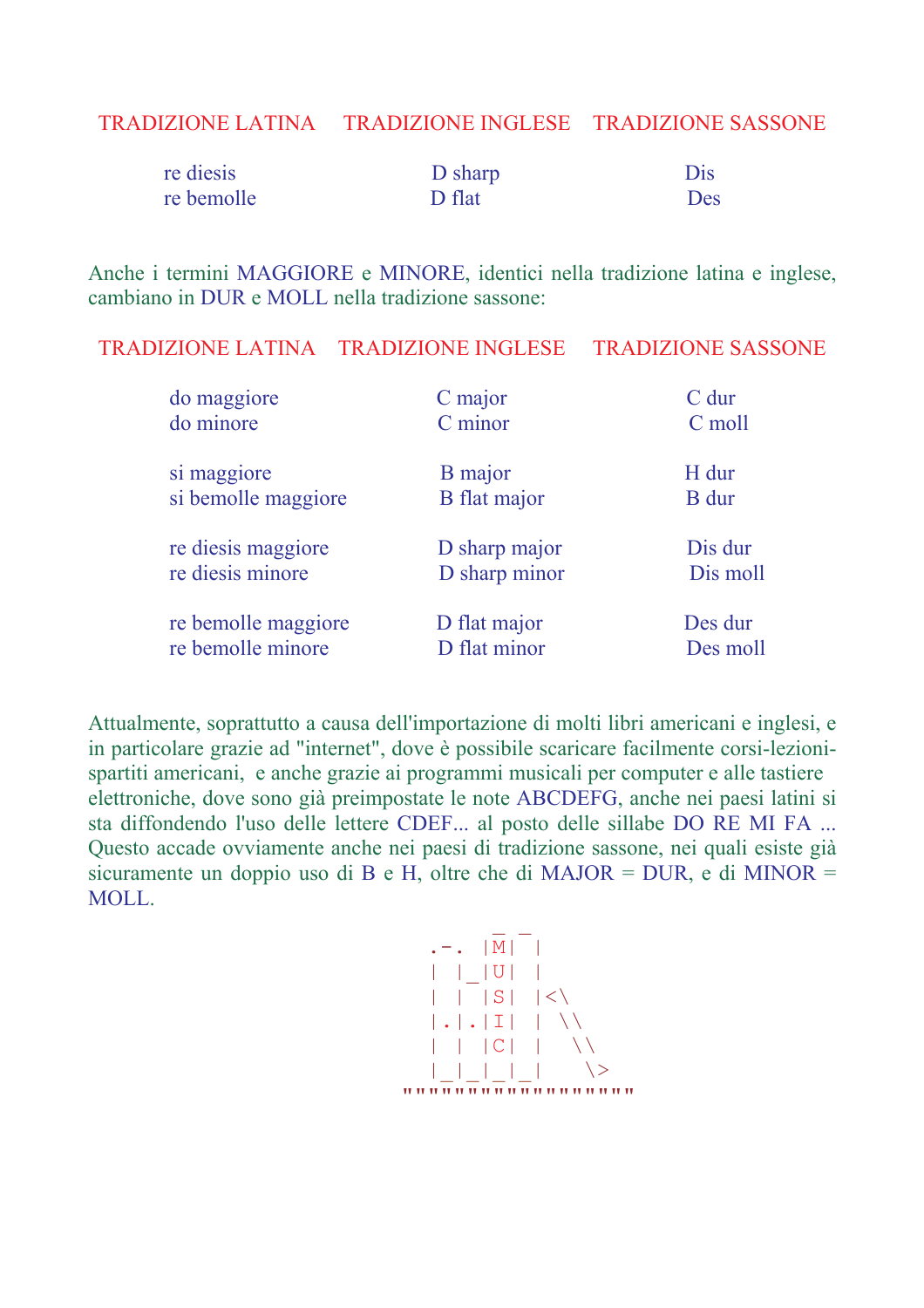

## **BREVE STORIA DEI NOMI DELLE NOTE**

## Derivata dalla **STORIA DELLA MUSICA** di Riccardo Allorto e dall'ENCICLOPEDIA GARZANTI DELLA MUSICA.

Fino al secolo IX le note non ebbero dei nomi ben precisi. I primi nomi si trovano in un trattato del IX secolo di NOTKER LABEO, dove A era il nostro DO. Nel secolo X, ODDONE DI CLUNY decise invece di chiamare A il LA, creando il sistema arrivato poi fino ai nostri giorni.

NOTKER LABEO secolo IX ---> A B C D E F G do re mi fa sol la si ODDONE DI CLUNY secolo  $X \rightarrow \rightarrow A B C D E F G$ la si do re mi fa sol

Nel secolo XI il monaco benedettino GUIDO D'AREZZO abbinò le sillabe UT RE MI FA SOL LA ai gradi 1 2 3 4 5 6 di una scala maggiore, creando l'ESACORDO GUIDONIANO, detto anche (più in generale) SISTEMA GUIDONIANO.

GUIDO D'AREZZO secolo XI ---> 1 2 3 4 5 6 ut re mi fa sol la

UT RE MI FA SOL LA furono tratte dalle sillabe iniziali dei primi sei emistichi dell'Inno a San Giovanni, protettore dei cantori.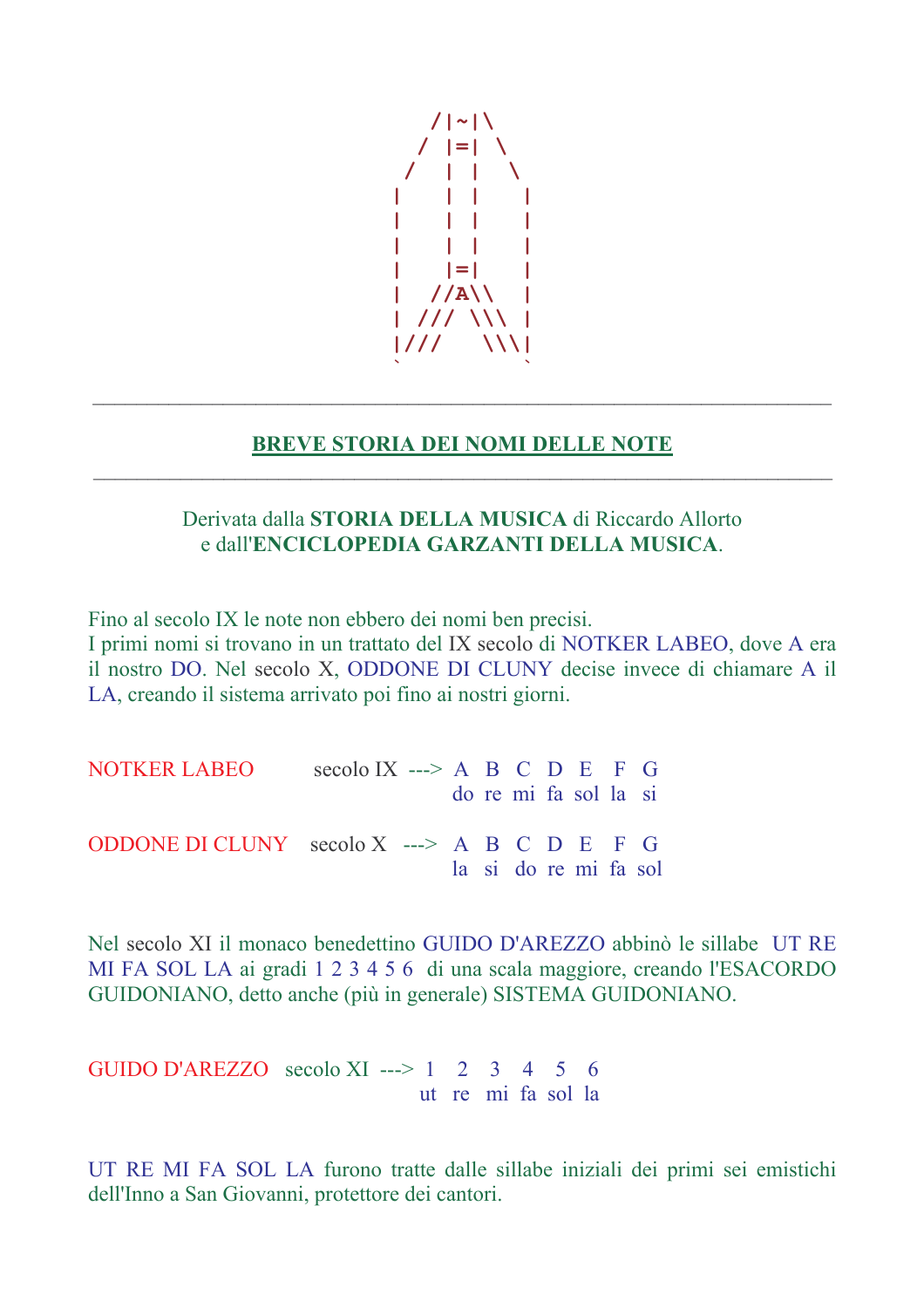UT - queant laxis RE - sonare fibris MI - ra gestorum FA - muli tuorum SOL - ve poluti LA - bij reatum

UT inizia però con una vocale, al contrario di tutte le altre sillabe, che cominciano con una consonante, così dopo ben 600 anni, e cioè nel secolo XVII, GIOVANNI BATTISTA DONI (Fiorentino) propose di sostituirlo con la sillaba iniziale del suo cognome: "DO". Nello stesso secolo fu anche inventata la nota "SI" (mancante nel sistema guidoniano), unendo assieme le iniziali di Sancte Johannes:  $SJ = SI$ .

sec. XVII ----> DO RE MI FA SOL LA SI

Bisogna osservare che fino al '600 l'esacordo guidoniano continuò ad essere privo del SI, e quindi anche in Italia-Francia-Spagna le note CDEFGAB non potevano essere "sostituite" completamente dalle note DO RE MI FA SOL LA "SI". Anche nei paesi latini le note venivano quindi chiamate CDEFGAB (oppure con la H al posto della B) come in tutto il resto d'Europa. Le note di Guido D'Arezzo venivano usate solo nella cosiddetta "SOLMISAZIONE", un procedimento usato solo dai cantanti nel quale tutti i semitoni (sia E F che B C) venivano indicati dalle sillabe MI FA.

Si trattava ovviamente di un procedimento molto complesso, del quale oggi come oggi non si capisce a pieno la necessità.

Infatti nelle melodie dove si incontravano prima il semitono E F, poi il semitono B C, poi di nuovo E F, e così via, si dovevano di volta involta abbinare le sillabe MI FA a tutti questi semitoni.

> $maiuscole = prima ottava$  $minuscole = seconda ottava$

\*\*\*\*\* \*\*\*\* \*\*\*\*\* \*\*\*\* \*\*\*\*

La cosa "strana" (almeno ai nostri occhi) è che ad esempio una melodia che non sorpassava il la, non dava luogo a nessun problema:

Se invece superava il la, come ad esempio una semplicissima scala completa C D E F G A B C, bisognava assolutamente cambiare il B in MI, e di conseguenza si arrivava a un C chiamato FA (mentre quello di partenza era stato chiamato UT):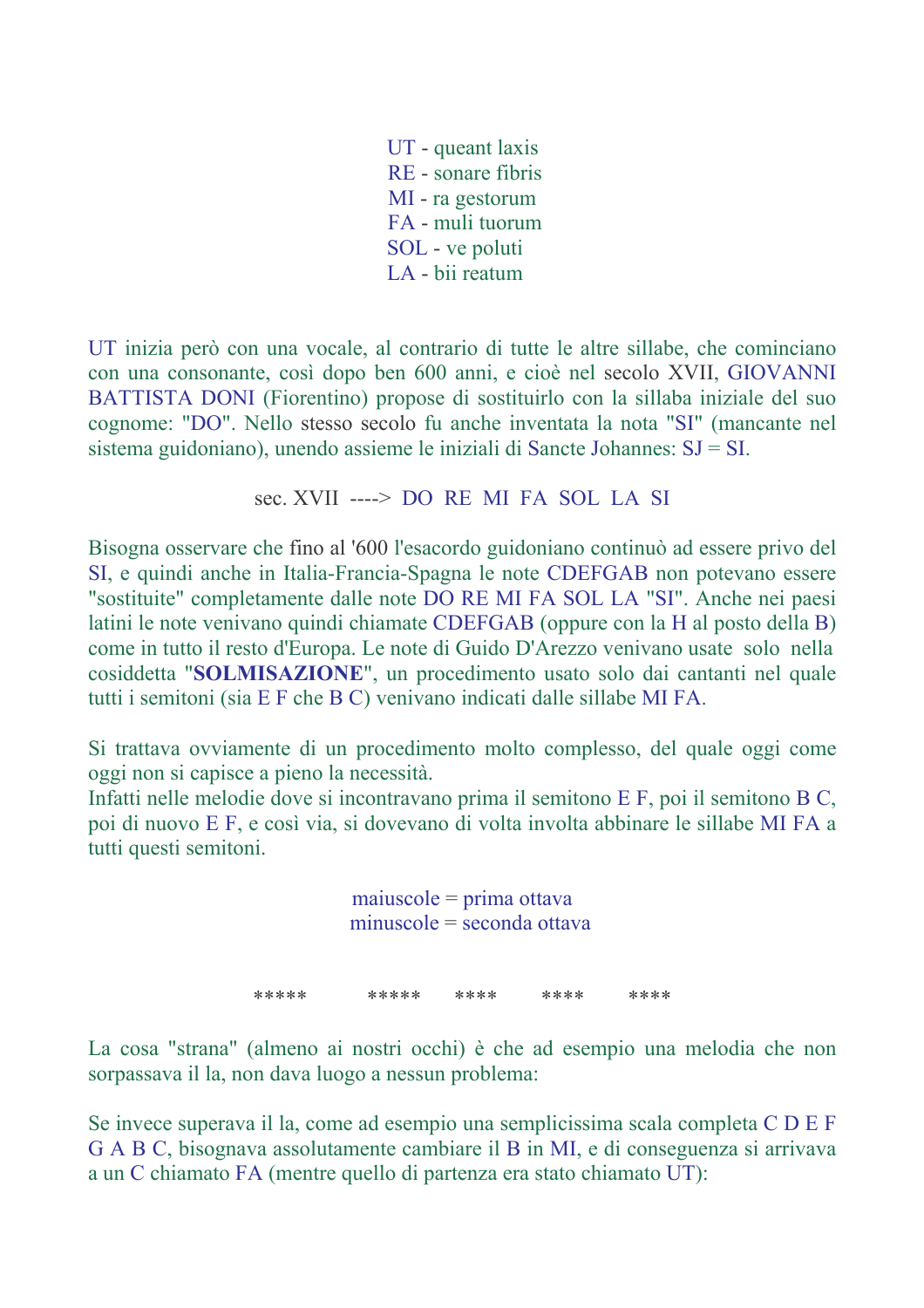

Il cambiamento inoltre non avveniva al B, ma doveva essere anticipato al G, visto che MI FA dovevano essere sempre terzo e quarto grado di un esacordo:

> $C$  D E F G A esacordo di C GABCDE esacordo di G ut re mi fa sol la





A proposito del SI, l'Enciclopedia Garzanti dice:

"Si affermò nel sec. XVII, col decadere del sistema modale costruito sull'esacordo (scala di 6 suoni) e con l'imporsi del sistema tonale, basato sulla scala di 7 note".

Da ciò si deduce che la mancanza del SI non era molto sentita fino al '600, in quanto il settimo grado di una scala si usava poco o niente. Con il passaggio dalla musica